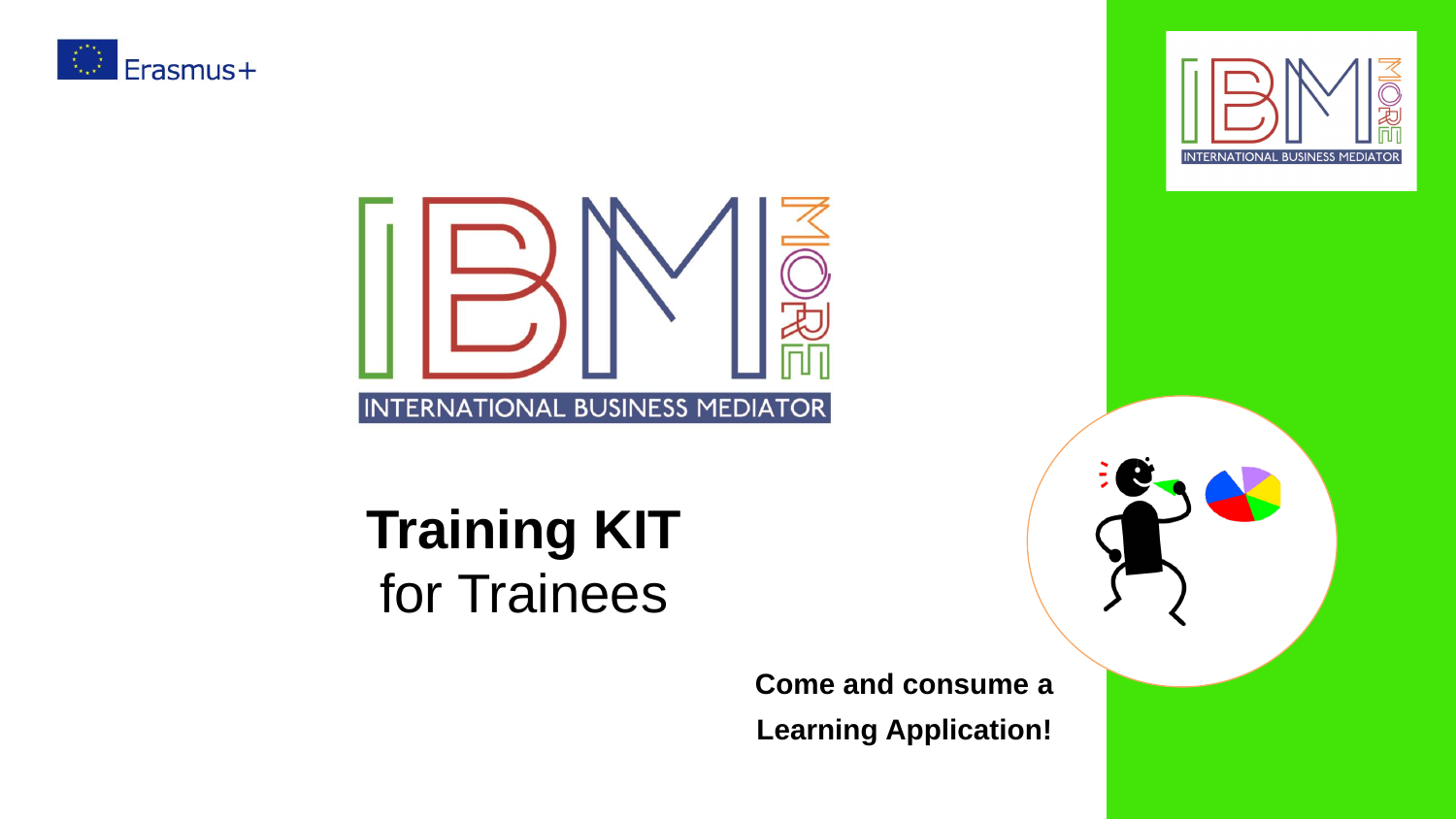

#### **If you want to know more about IBM- MORE "Intercultural Business Mediator" … please click [here!](https://youtu.be/AqOWJipy2mI)**



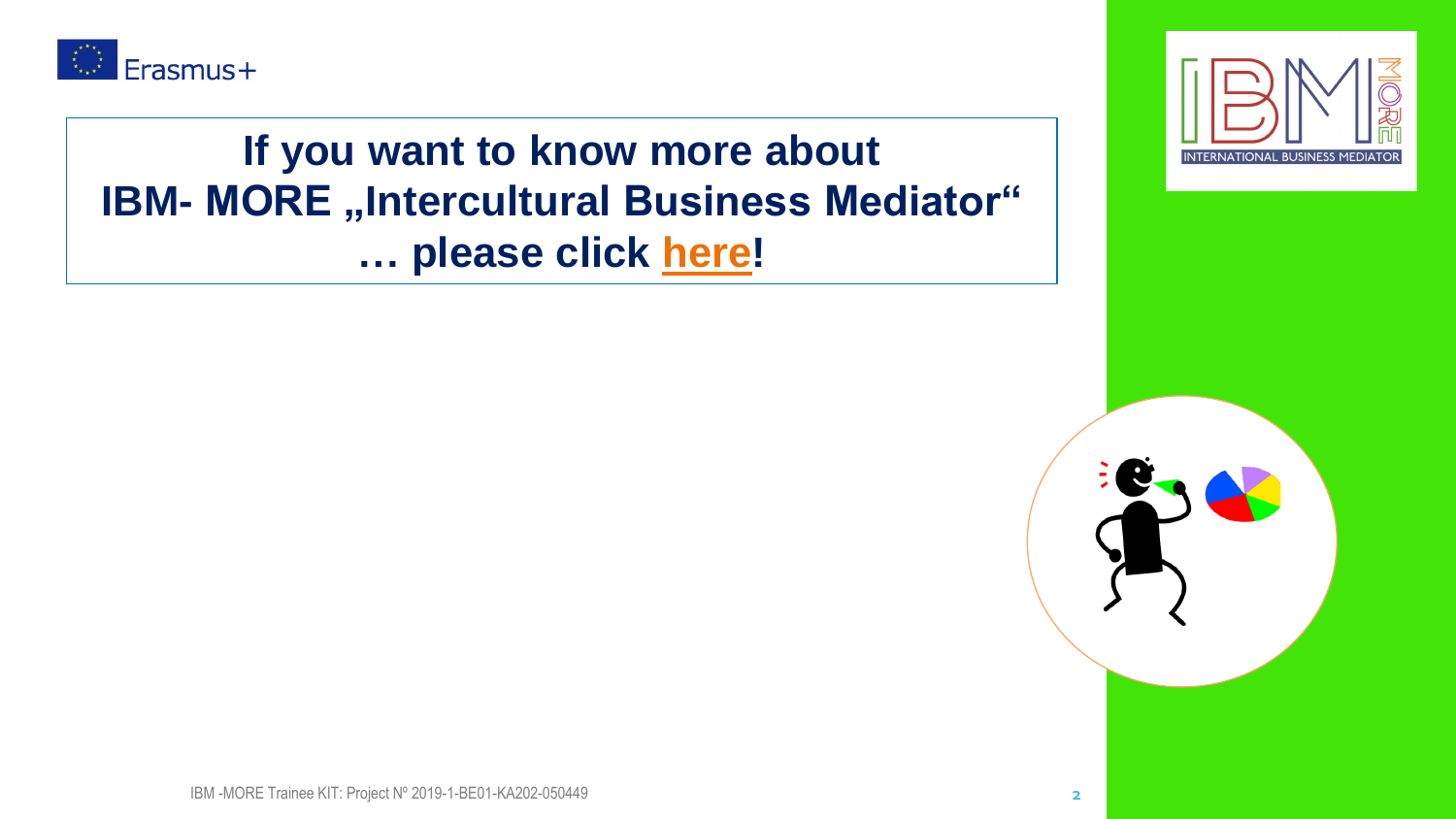

#### **What is the Profile of the IBM-MORE - Intercultural Business Mediator?**

**The educational profile of "IBM-MORE – Intercultural Business Mediator" is designed to support VET teachers and trainers with a digital platform for APPS-based training of Migrants in the 5 European key competencies (Entrepreneurship, Digital, Mathematical, Intercultural and Foreign Language) for economic integration through enhancement of knowledge skills and competences for founding a business-start up.**

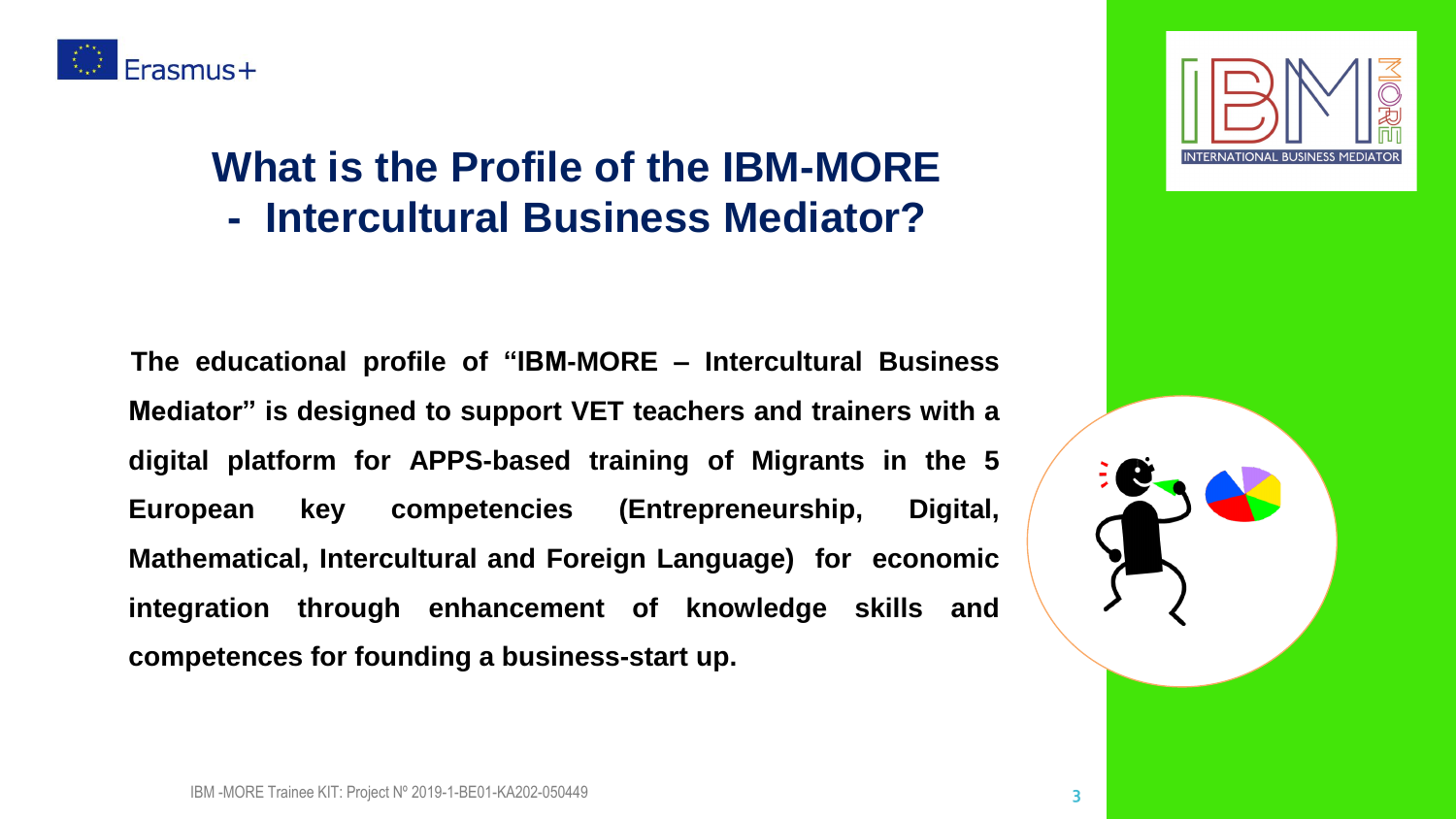

#### **What is the Content of Training and Examination for IBM-MORE?**

| <b>IBM-MORE Training Matrix</b>           |                                              |                                                                |                                                            |                                                                    |
|-------------------------------------------|----------------------------------------------|----------------------------------------------------------------|------------------------------------------------------------|--------------------------------------------------------------------|
| <b>Areas</b><br><b>Competences</b>        | <b>Lifestyle</b>                             | <b>Culture</b>                                                 | Law                                                        | <b>Communication</b>                                               |
| <b>UNIT1</b><br>Entrepreneurship          | <b>Enviroment of personal</b><br>development | Work culture in daily life institutions in business            | <b>Authorities and</b><br>setup                            | <b>Administrative systems</b><br>and framework                     |
| <b>UNIT 2</b><br><b>Digital</b>           | <b>ICT for business</b><br>development       | <b>Perceptions and</b><br>prejudices in digital<br>media       | <b>Business terms and</b><br>conditions                    | <b>Virtual Communication</b><br>tools                              |
| <b>UNIT 3</b><br><b>Mathematical</b>      | <b>Conversions and</b><br>calculations       | <b>Cost price calculation</b>                                  | <b>Profit</b><br><b>Calculation/Economic</b><br>viability  | <b>Communicating business</b><br>offers                            |
| UNIT <sub>4</sub><br><b>Intercultural</b> | The individual in the<br>network of cultures | <b>Cultural sensibility in</b><br>daily life                   | <b>Customer service in</b><br>multicultural<br>communities | <b>Communication,</b><br><b>Perception and</b><br><b>Mediation</b> |
| <b>UNIT 5</b><br>Foreign Language         | <b>Cultural Small talk</b>                   | <b>Business Vocabulary for</b><br><b>Migrant Entrepreneurs</b> | <b>Etiquettes of customer</b><br>service                   | <b>Solidarity economy</b><br>concepts                              |

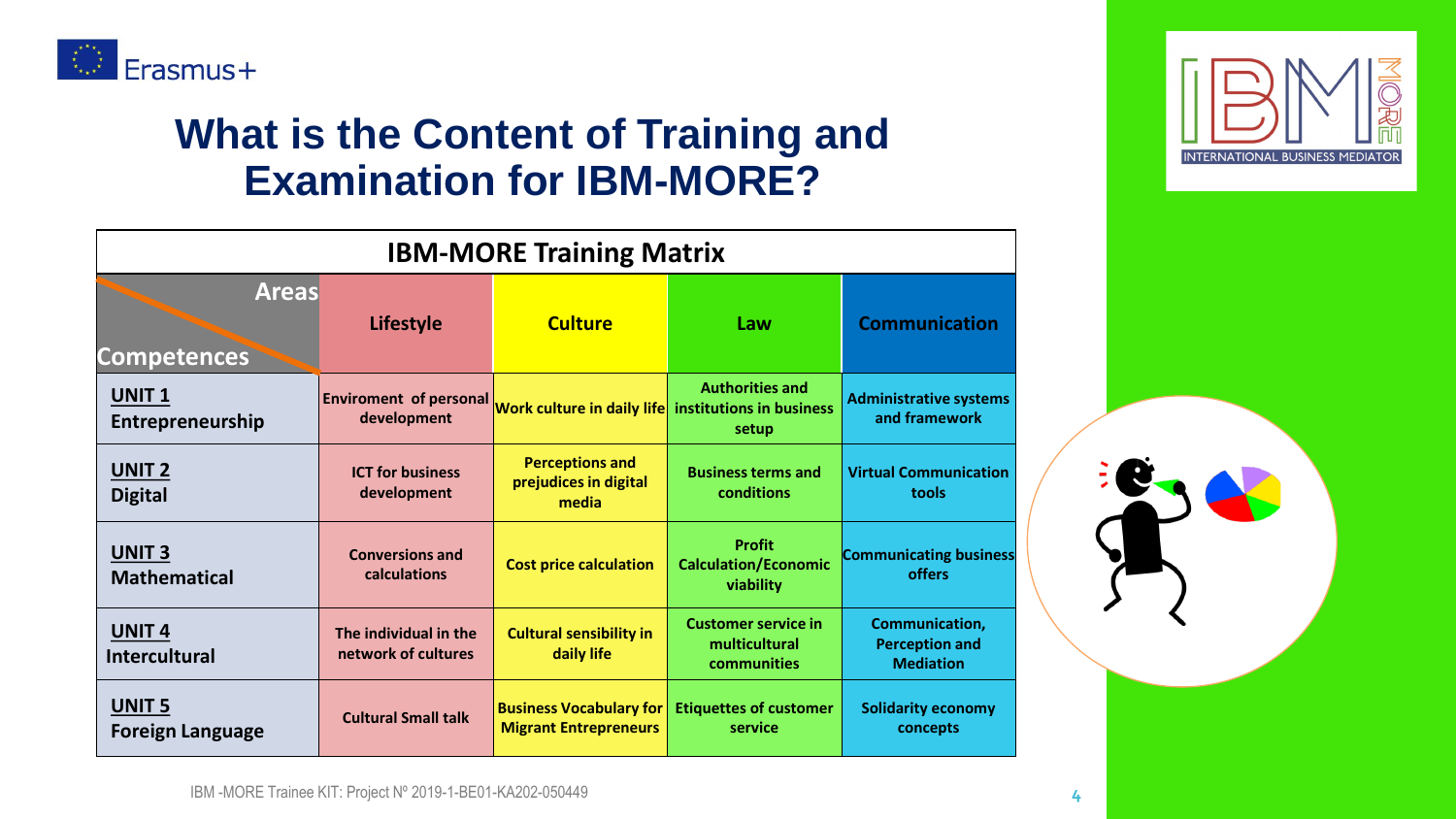

#### **Which Timeframe is necessary for Taining and Examination?**



IBM -MORE Trainee KIT: Project Nº 2019-1-BE01-KA202-050449



**5**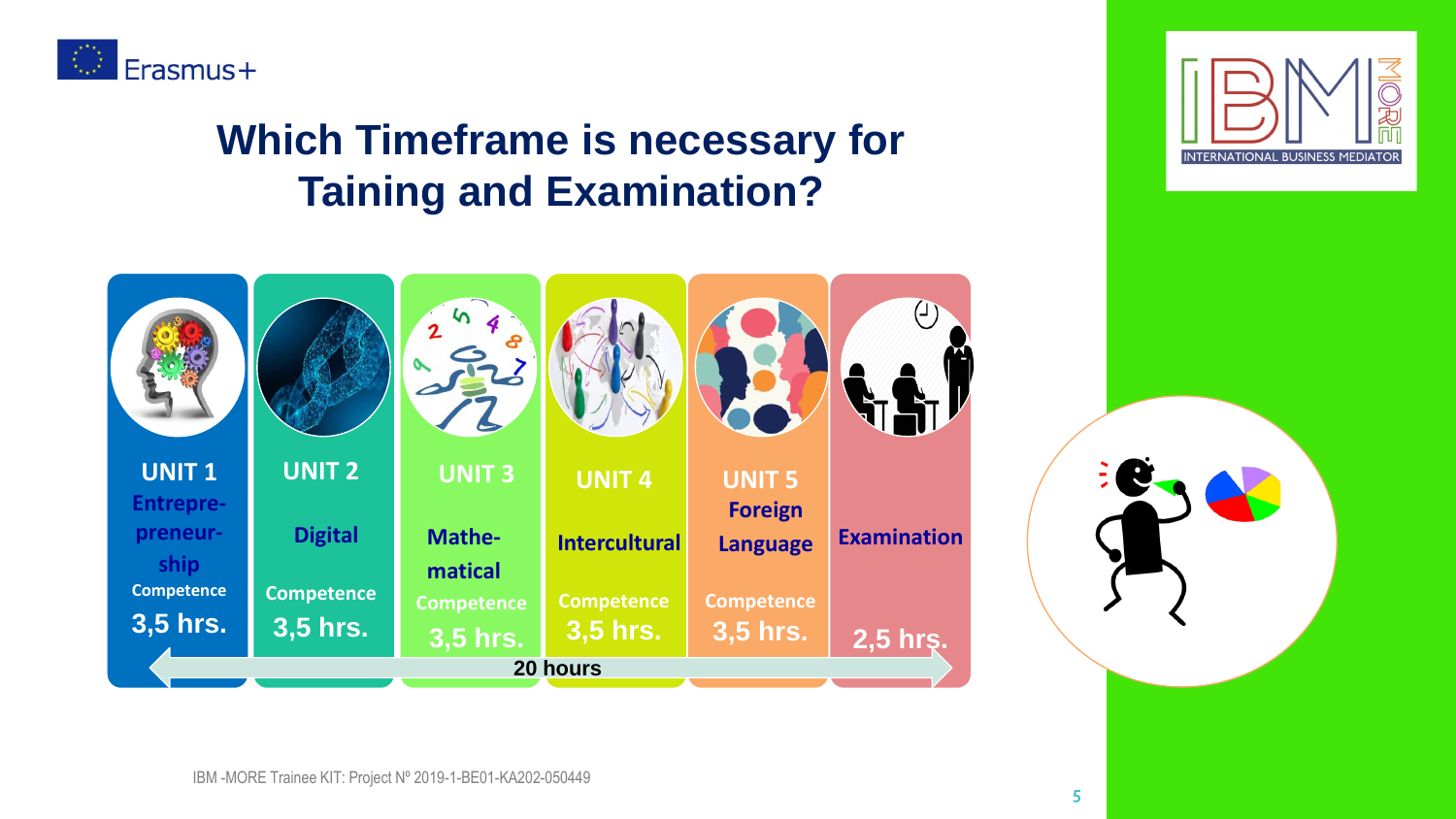

#### **If you want to know more about the training … please click [here!](https://youtu.be/kAOavVoxt-Y)**



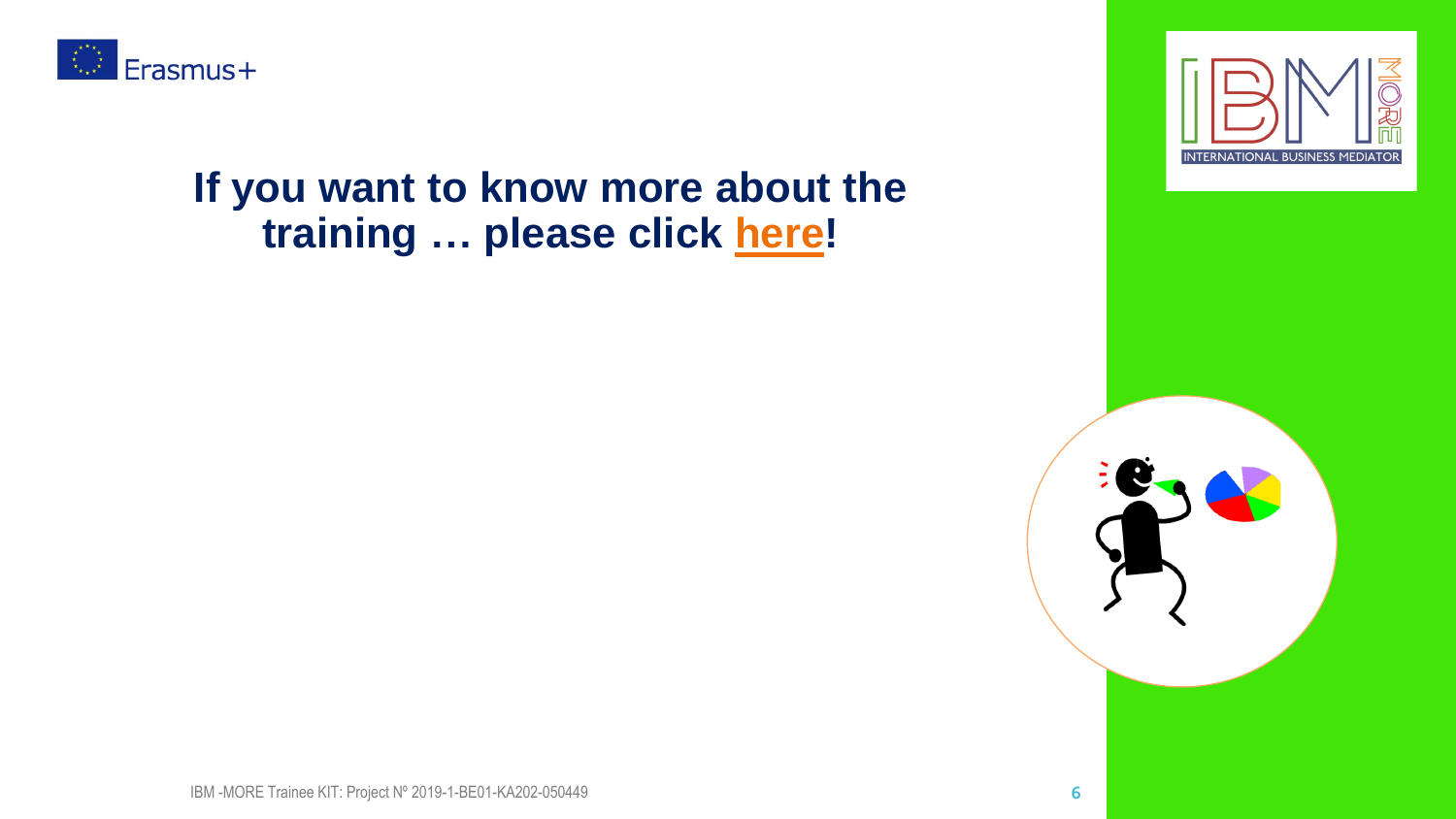

#### **How many Units and Apps have to be done?**

| <b>Areas</b><br><b>Competences</b>    | <b>Lifestyle</b>             | <b>Culture</b> | Law | <b>Communication</b> | <b>Total hours</b> |
|---------------------------------------|------------------------------|----------------|-----|----------------------|--------------------|
| Unit <sub>1</sub><br>Entrepreneurship | <b>6 Apps</b>                |                |     | $3, 5$ hrs.          |                    |
| Unit 2<br><b>Digital</b>              | <b>6 Apps</b>                |                |     | $3,5$ hrs.           |                    |
| Unit $3$<br><b>Mathematical</b>       | <b>6Apps</b>                 |                |     | $3, 5$ hrs.          |                    |
| Unit 4<br><b>Intercultural</b>        | <b>6 Apps</b>                |                |     | $3, 5$ hrs.          |                    |
| Unit 5<br><b>Foreign Language</b>     | <b>6 Apps</b><br>$3, 5$ hrs. |                |     |                      |                    |
| <b>Examination</b>                    |                              | <b>5 Apps</b>  |     | <b>5 Apps</b>        | $2, 5$ hrs.        |
| <b>All Apps</b>                       | <b>40 Apps</b>               |                |     | 20,0 hrs.            |                    |



IBM -MORE Trainee KIT: Project Nº 2019-1-BE01-KA202-050449 **7**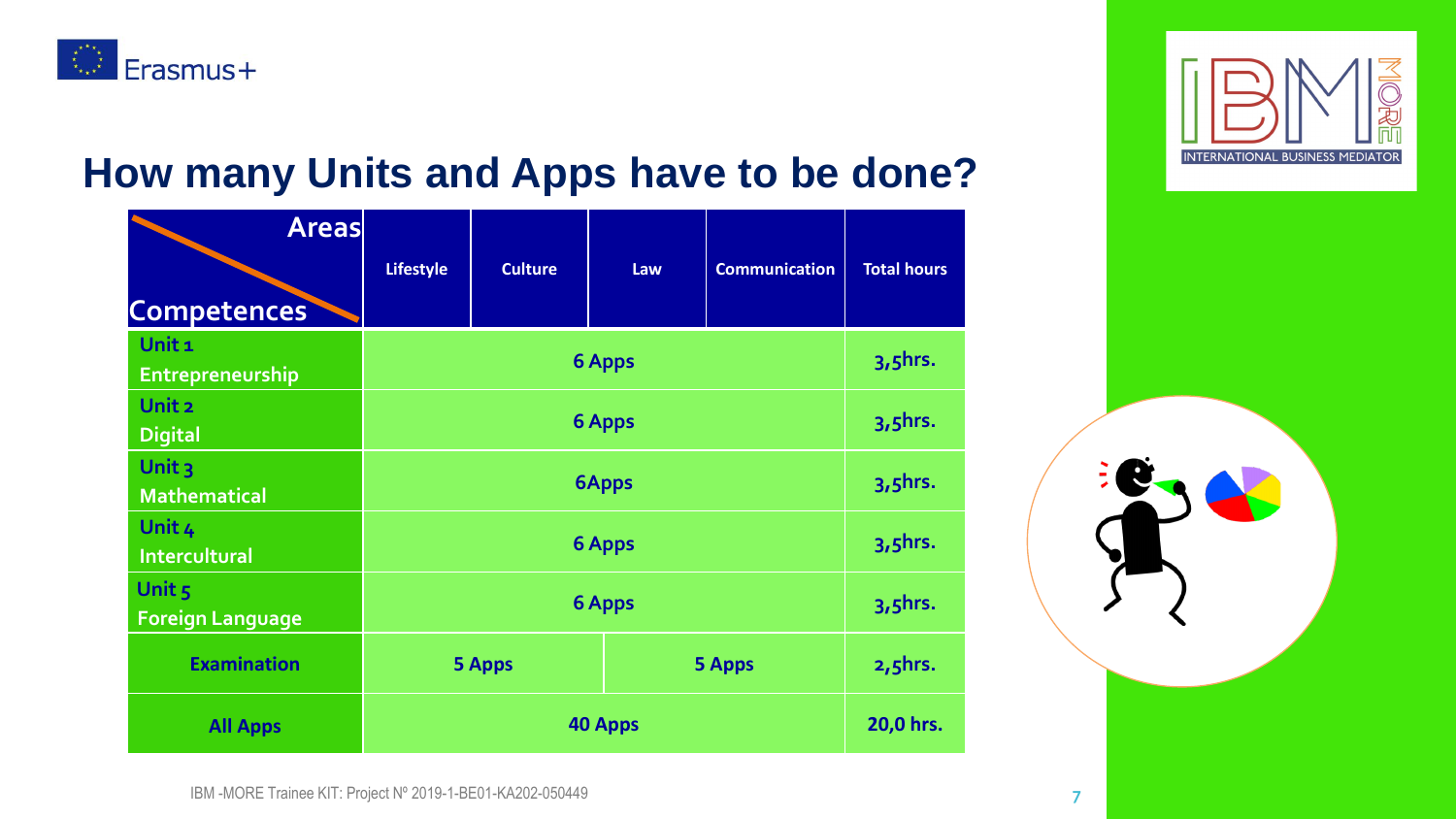

#### **What is the Learning Duration of the IBM-MORE - Intercultural Business Mediator?**

| <b>Weeks</b>  | <b>Personal contact</b><br>with Trainer (hours) | E-report<br>to Trainer | <b>Self-Learning</b><br>with web<br>resources (hours) | <b>Sum</b><br>(hours) | <b>Apps</b>     |
|---------------|-------------------------------------------------|------------------------|-------------------------------------------------------|-----------------------|-----------------|
| <b>Week 1</b> | 1                                               | <b>Yes</b>             | 2,5                                                   | 3,5                   | <b>Training</b> |
| Week 2        |                                                 | <b>Yes</b>             | 2,0                                                   | 2,0                   | <b>Training</b> |
| Week 3        | 1                                               | <b>Yes</b>             | 2,5                                                   | 3,5                   | <b>Training</b> |
| Week 4        |                                                 | <b>Yes</b>             | 2,0                                                   | 2,0                   | <b>Training</b> |
| Week $5$      | 1                                               | <b>Yes</b>             | 2,5                                                   | 3,5                   | <b>Training</b> |
| Week 6        |                                                 | <b>Yes</b>             | 2,0                                                   | 2,0                   | <b>Training</b> |
| Week 7        |                                                 | <b>Yes</b>             | 1,0                                                   | 1,0                   | <b>Training</b> |
| Week 8        | 0,5                                             | <b>Yes</b>             | 2,0                                                   | 2,5                   | <b>Exam</b>     |
|               | 3,5                                             |                        | <b>16,5</b>                                           | <b>20</b>             |                 |

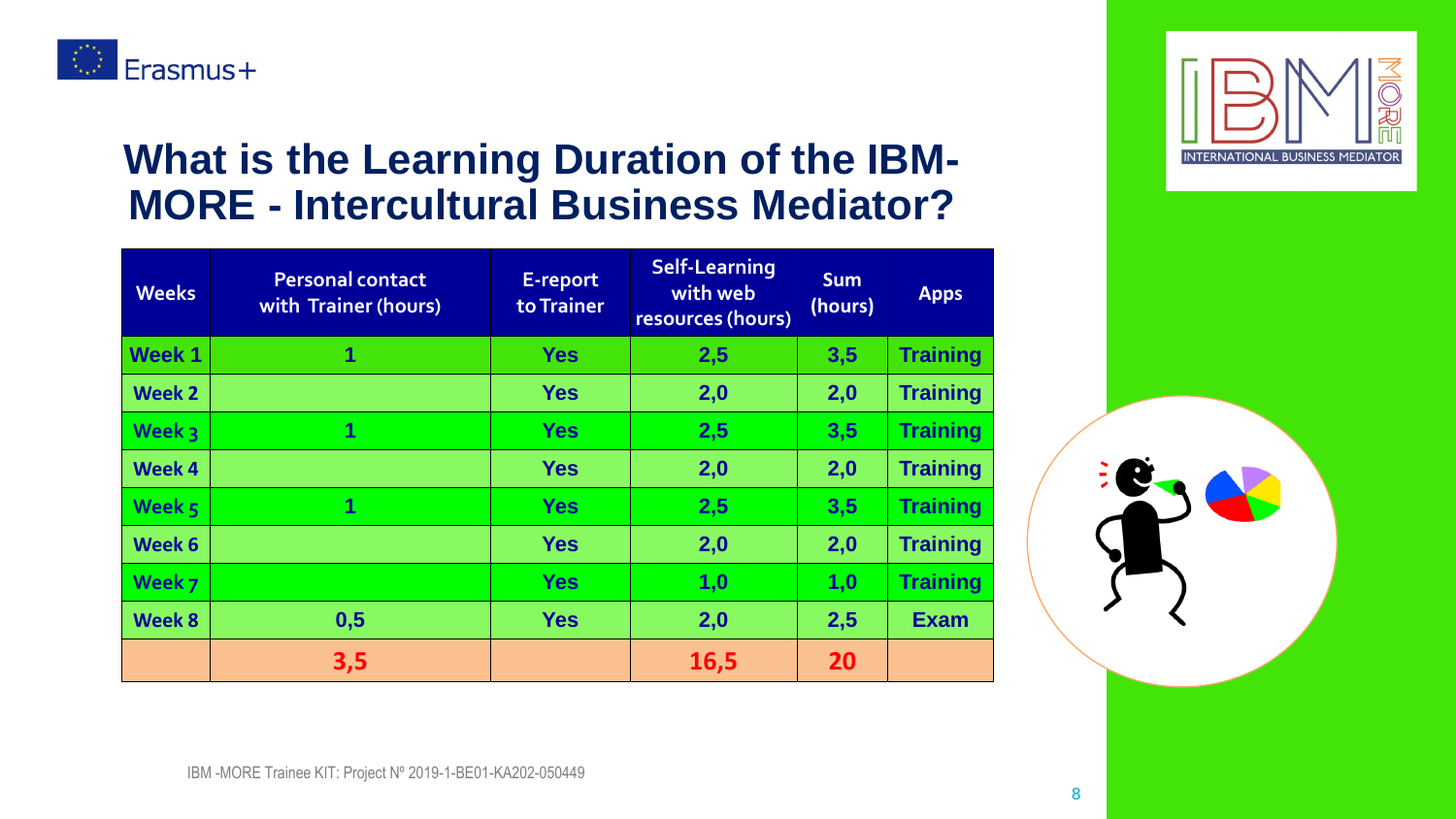

#### **How many hours are needed for the examination?**

| <b>Content for EXAMINATION</b>  | <b>Time for EXAMINATION</b>                |  |
|---------------------------------|--------------------------------------------|--|
| <b>Total Examination</b>        | Total 2,5 hours                            |  |
| <b>Frametime (Examination)</b>  | $\triangleright$ 1, 5 hours (90 Min.)      |  |
| $\triangleright$ Examination    | <b>60 Minutes</b><br>$\blacktriangleright$ |  |
| <b>Inspection</b><br>≻          | 30 Minutes<br>➤                            |  |
| <b>Evaluation (Examination)</b> | 1, o hours (60 Min.)                       |  |



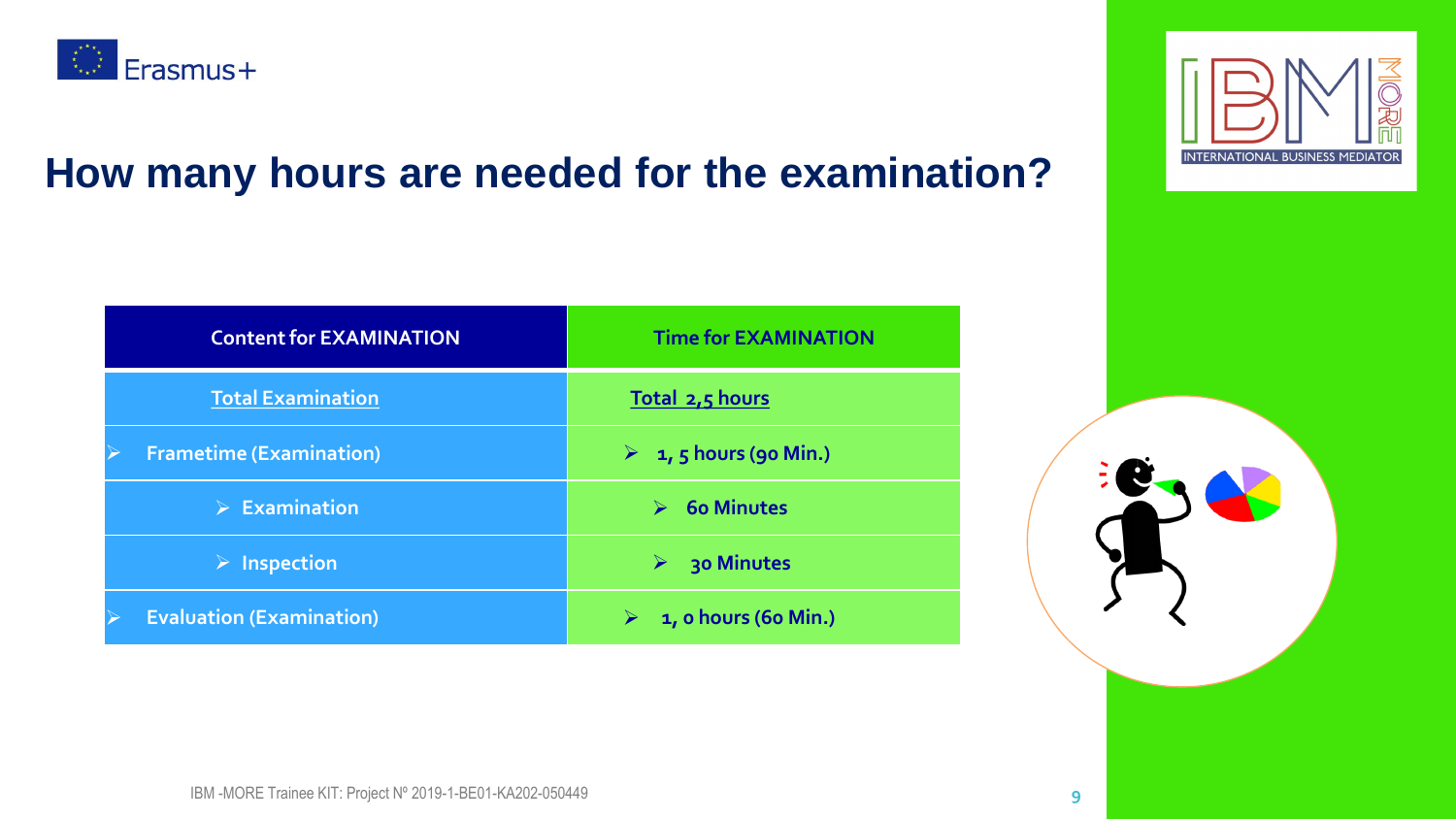

#### **What´s about the training contract?**



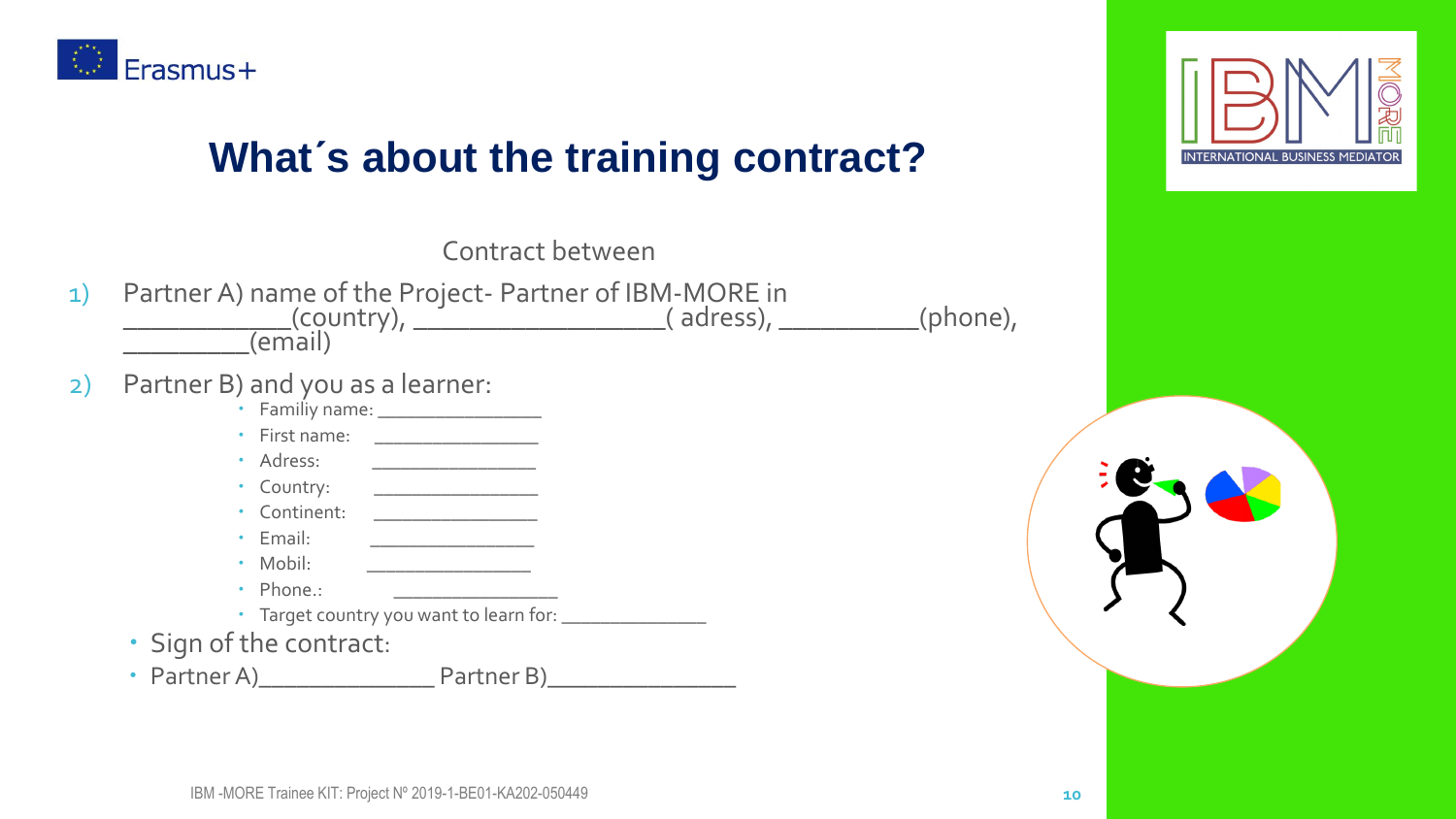

#### **How can I start the IBM-MORE - Training?**

**1. Step: Open the IBM-Website: www. project-ibm.com**



**2. Step: Change the Language, if necessary:**

**3. Step: Click on Apps and Training**

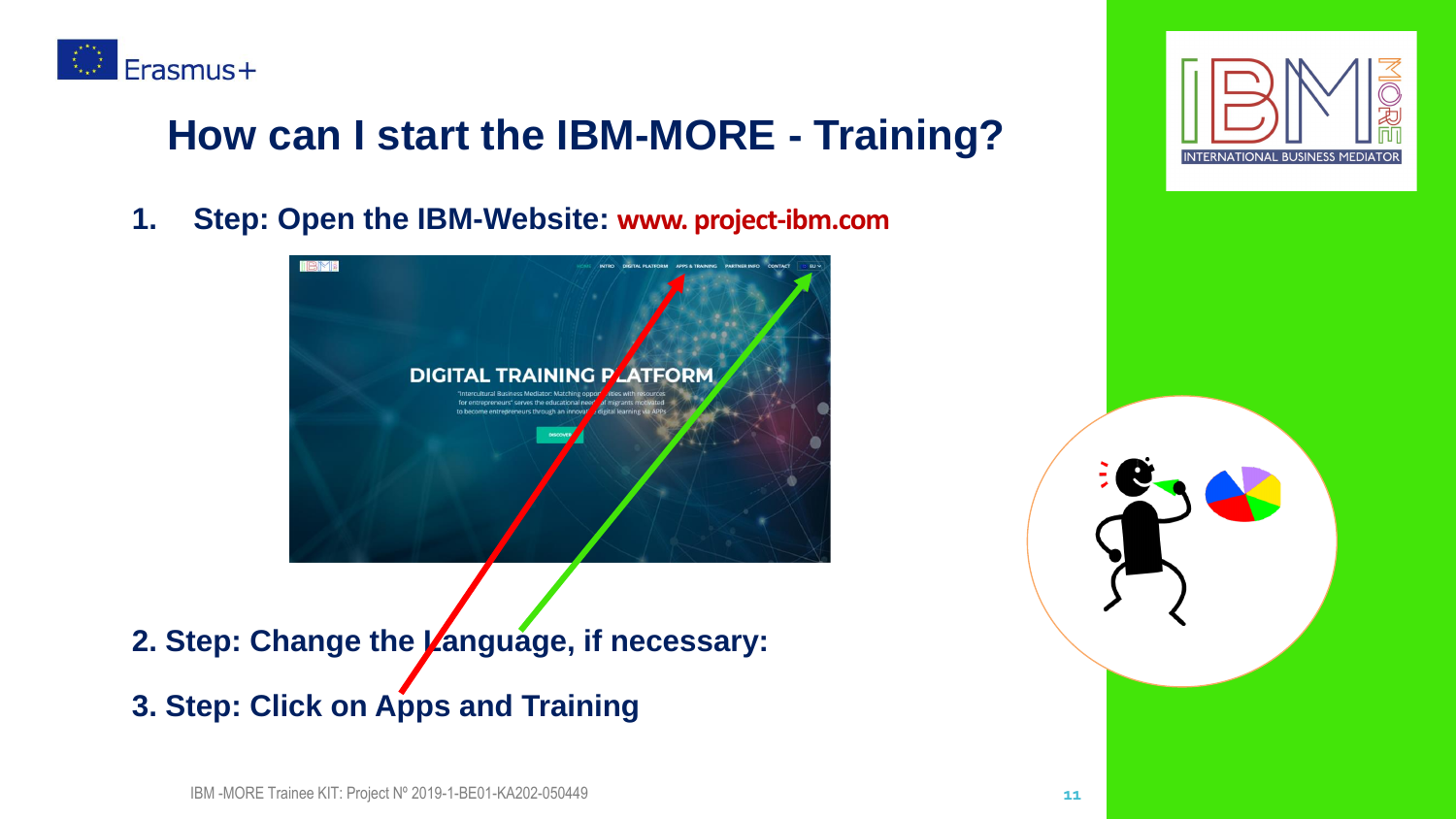





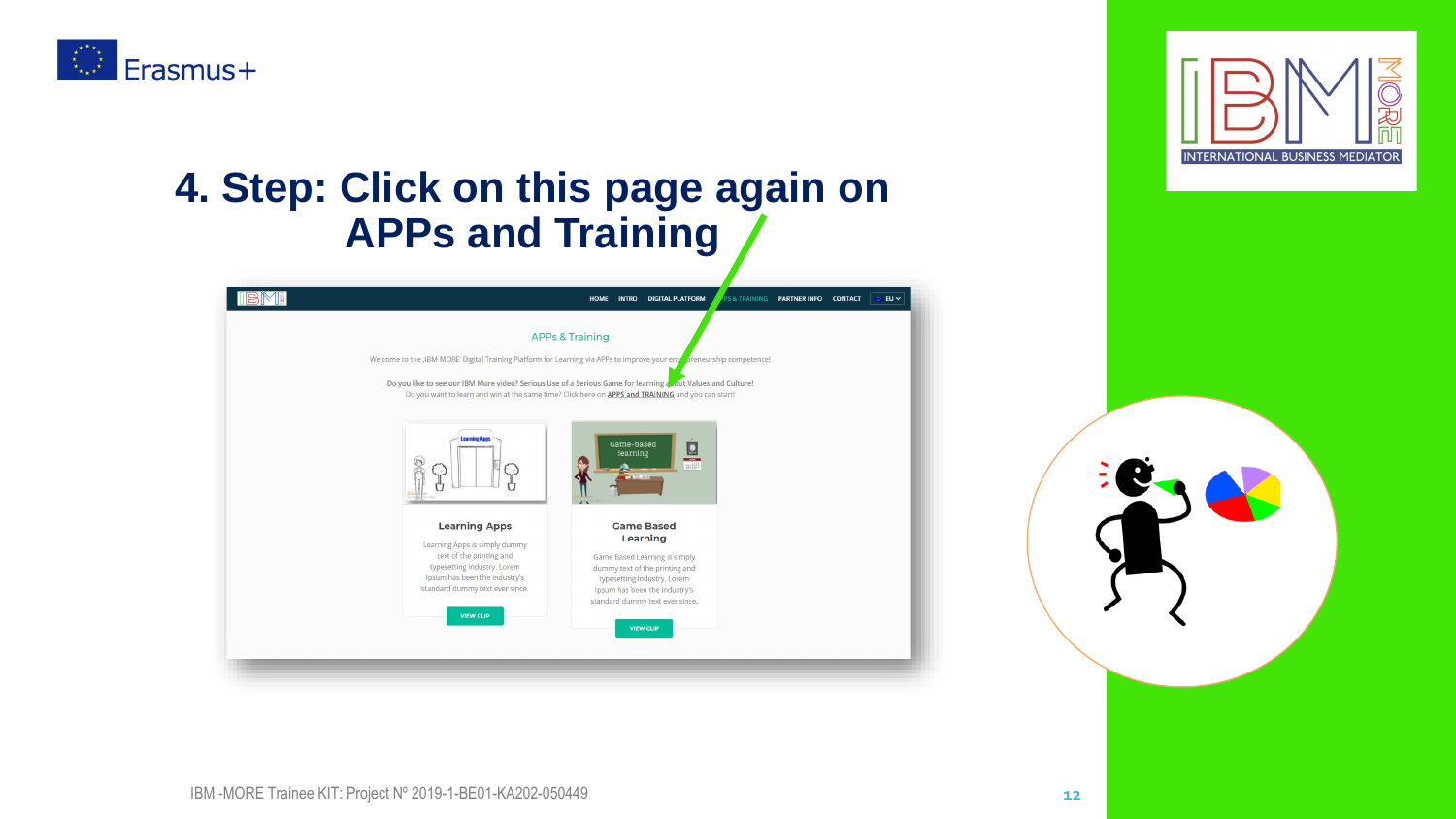

#### **5. Step: Log in: Enter your Username or Email and Password**





### **6. Step: Start the APPs-Training**

#### **7. Step: After you have finished the training, you can start the exam.**